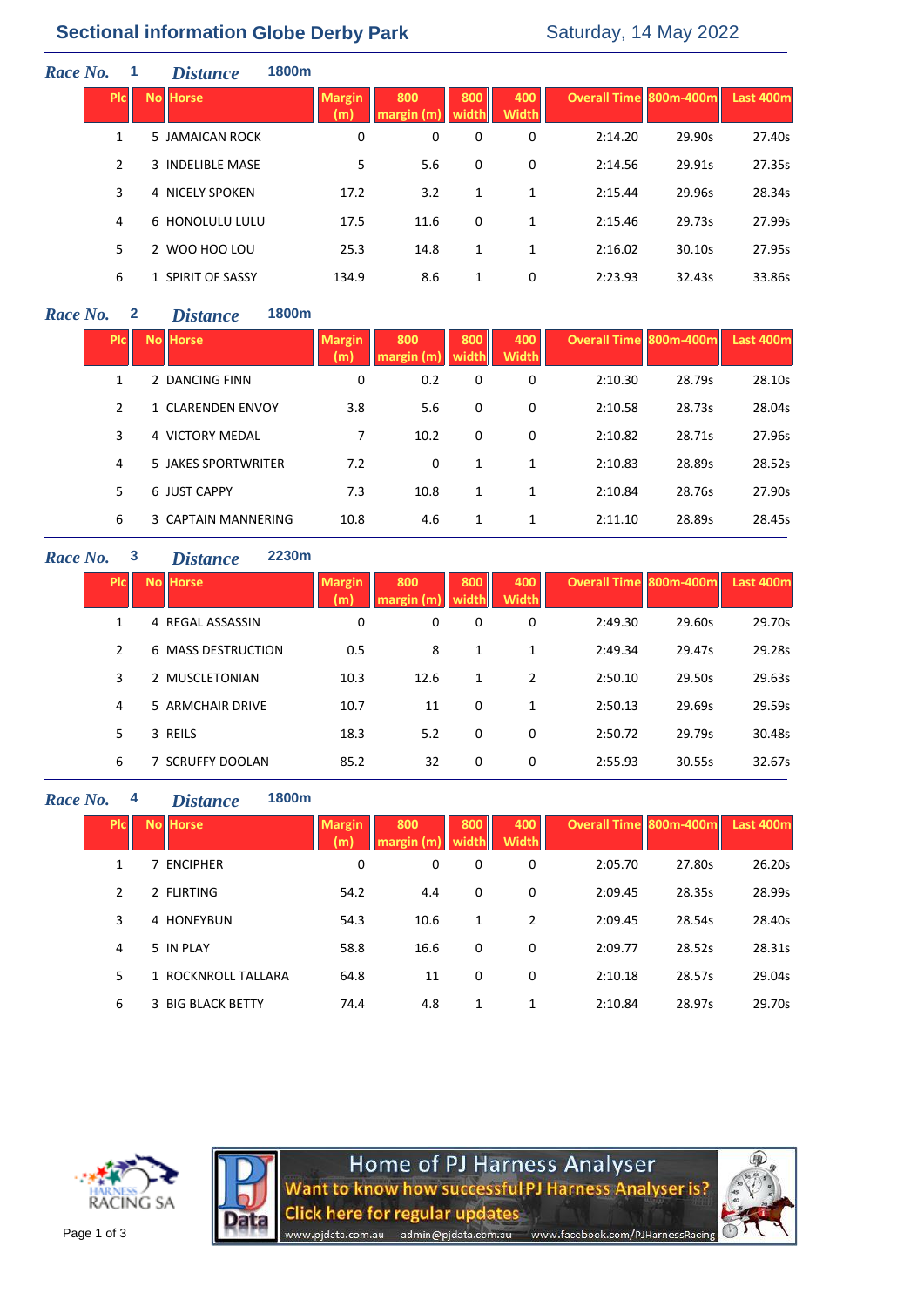# **Sectional information Globe Derby Park** Saturday, 14 May 2022

| Race No. |                | 5 | <i>Distance</i>      | 2230m |                      |                   |                |                     |                               |        |           |
|----------|----------------|---|----------------------|-------|----------------------|-------------------|----------------|---------------------|-------------------------------|--------|-----------|
|          | <b>PIc</b>     |   | <b>No Horse</b>      |       | <b>Margin</b><br>(m) | 800<br>margin (m) | 800<br>width   | 400<br><b>Width</b> | <b>Overall Time 800m-400m</b> |        | Last 400m |
|          | $\mathbf{1}$   |   | 6 DOUBLE O HEAVEN    |       | 0                    | 9.8               | 2              | 1                   | 2:44.50                       | 29.29s | 28.60s    |
|          | $\overline{2}$ |   | 10 STEINMAN          |       | 3.5                  | 5.6               | 2              | $\mathbf{1}$        | 2:44.77                       | 29.30s | 29.15s    |
|          | 3              |   | 9 COME ON SLOOPY     |       | 4                    | 5.2               | 0              | 0                   | 2:44.80                       | 29.71s | 28.80s    |
|          | 4              |   | 7 ILLAWONG GERRY     |       | 8.2                  | 14.2              | $\overline{2}$ | $\mathbf 1$         | 2:45.12                       | 29.28s | 28.89s    |
|          | 5              |   | 8 BETTER STEAM AHEAD |       | 9                    | 10.6              | 0              | 0                   | 2:45.18                       | 29.73s | 28.76s    |
|          | 6              |   | 5 MAJOR MAD          |       | 13.8                 | 10.6              | 1              | $\overline{2}$      | 2:45.55                       | 30.67s | 28.17s    |
|          | $\overline{7}$ |   | 3 SUTTER MAN         |       | 29.5                 | 16.4              | $\mathbf{1}$   | 1                   | 2:46.74                       | 29.77s | 29.78s    |
|          | 8              |   | 1 MANONTHEMOON       |       | 36                   | 0                 | $\mathbf 0$    | 0                   | 2:47.23                       | 29.79s | 31.43s    |
|          | 9              |   | 2 FINAL ROUND        |       | 48.9                 | 6.4               | $\mathbf{1}$   | 0                   | 2:48.21                       | 30.62s | 31.08s    |
|          | 10             |   | 4 WHOEE JOHNSON      |       | 87.1                 | 2                 | 1              | $\mathbf{1}$        | 2:51.11                       | 31.32s | 33.48s    |

### *Race No.* **6** *Distance* **1800m**

| <b>PIC</b>   | <b>No Horse</b>     | <b>Margin</b><br>(m) | 800<br>margin (m) | 800<br>width   | 400<br>Width   | Overall Time 800m-400m |        | Last 400m |
|--------------|---------------------|----------------------|-------------------|----------------|----------------|------------------------|--------|-----------|
| $\mathbf{1}$ | 8 ROCKNROLL YANKEE  | 0                    | 12.6              | $\overline{2}$ | $\overline{2}$ | 2:09.20                | 28.60s | 28.79s    |
| 2            | 3 FINE ARTIST       | 9.3                  | 13.4              | 0              | 0              | 2:09.90                | 29.22s | 28.78s    |
| 3            | 4 EASY ROLLING      | 9.6                  | 4.6               | 1              | $\overline{2}$ | 2:09.93                | 29.56s | 29.10s    |
| 4            | 2 ACES DAUGHTER     | 9.8                  | 4.4               | 0              | 0              | 2:09.94                | 29.50s | 29.19s    |
| 5            | 6 PREMONITION       | 12.7                 | 15.2              | 1              | 3              | 2:10.16                | 28.88s | 29.24s    |
| 6            | 1 WHISTLE ON BY     | 21.1                 | 0                 | 0              | 0              | 2:10.80                | 29.52s | 30.31s    |
| 7            | 7 GOES BOOM         | 61.7                 | 0.4               | $\mathbf{1}$   | 1              | 2:13.86                | 29.62s | 33.12s    |
| 8            | 5 BETTERTHANFEDERER | 78.8                 | 19.2              | 0              | $\overline{2}$ | 2:15.16                | 29.14s | 33.48s    |
| 9            | 9 DELIGHTFUL GNP    | 141.1                | 9                 | 1              | 1              | 2:19.87                | 29.64s | 38.23s    |

## *Race No.* **7** *Distance* **2230m**

| <b>PIC</b>    | <b>No</b> | <b>Horse</b> | <b>Margin</b><br>(m) | 800<br>margin (m | 800 | 400<br>Width | <b>Overall Time</b> | 800m-400m | <b>Last 400m</b> |
|---------------|-----------|--------------|----------------------|------------------|-----|--------------|---------------------|-----------|------------------|
|               |           | 6 JIMMY MACK | 0                    | 3                |     |              | 2:45.80             | 27.96s    | 27.73s           |
| $\mathcal{L}$ |           | 5 WRANGLER   | 2.8                  | 7.8              | 1   | 1            | 2:46.01             | 28.07s    | 27.48s           |
| 3             |           | 3 WHATABRO   | 4.4                  | 5.6              | 0   | 0            | 2:46.12             | 28.04s    | 27.78s           |
| 4             |           | 2 MAHARAJAH  | 5.8                  | $\Omega$         | 0   | 0            | 2:46.23             | 28.00s    | 28.30s           |
|               |           |              |                      |                  |     |              |                     |           |                  |





Home of PJ Harness Analyser<br>Want to know how successful PJ Harness Analyser is? **Click here for regular updates** www.pjdata.com.au admin@pjdata.com.au www.facebook.com/PJHarnessRacing